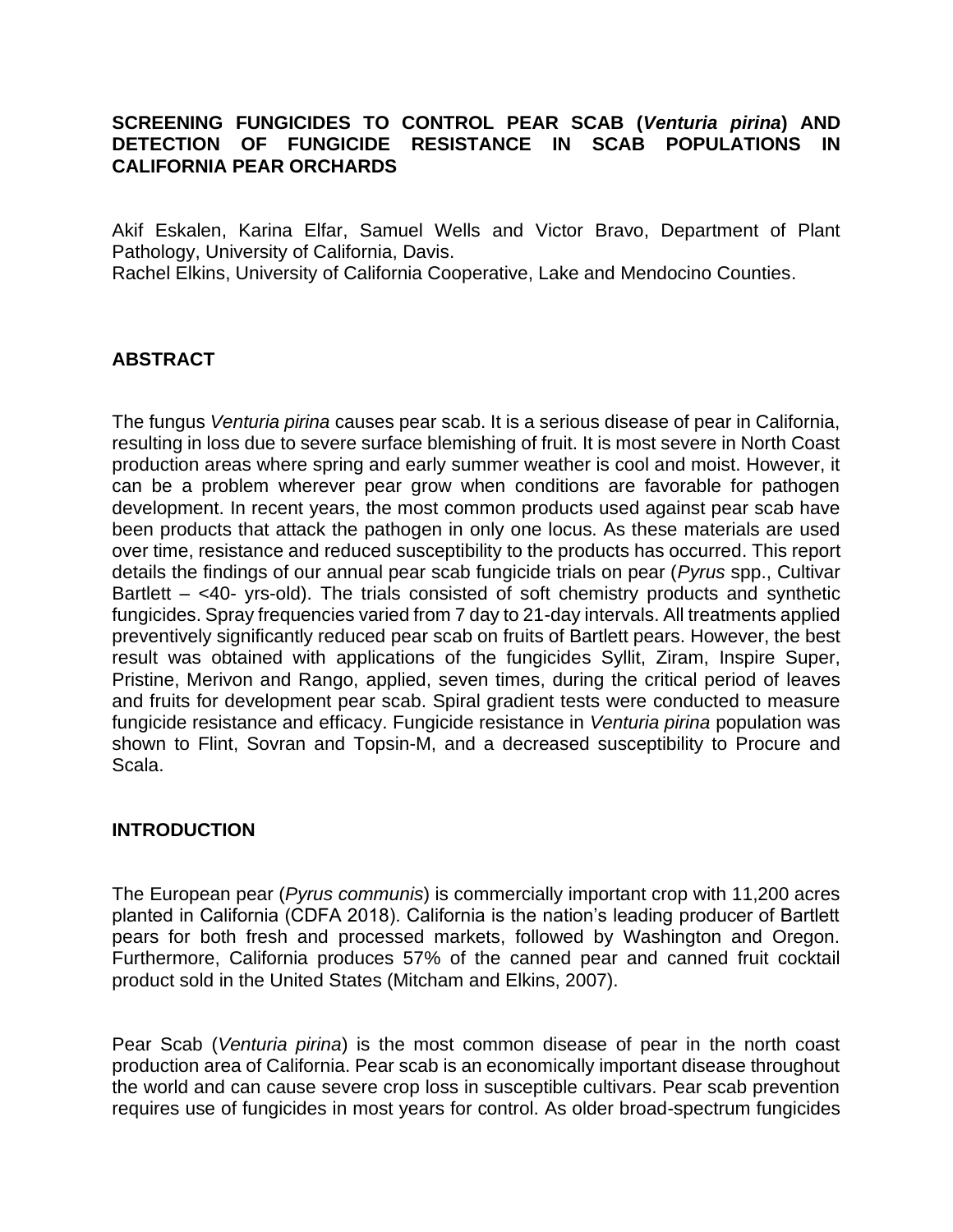with post-infection activity were taken off from the market due to health concerns. The introduction of new single-site fungicide chemistries in the United States occurred in a slow successive manner and led to the unfortunate practice of overreliance on the newest fungicide class and the development of fungicide resistance to each class in succession (Cox 2015).

In recent years, growers have observed a reduced level of control when using demethylation inhibitors (DMIs), benzimidazoles and the quinone outside inhibitors (QoIs) in California's North Coast pear production areas. Other practices that often lead to resistance are the practices of using reduced concentrations of product and poor coverage (Elkins et al. 2012). New fungicides are being developed with new modes of action against fungal disease. As we tend to lose single site of action fungicides due to resistance it becomes necessary to evaluate new fungicides to establish efficacy against pear scab.

## **OBJECTIVES**

**Objective 1.** Establish field fungicide screening trial for scab control in Lake County.

**Objective 2.** Monitor potential resistant *V. pirina* isolates against register commonly used fungicide.

## **PROCEDURES**

**Field fungicides trial.** This trial was conducted at Lubich pear farm (*Pyrus communis*, Cultivar Bartlett – <40- yrs-old), Ukiah (38°19'14.2"N, -121°30'25.7"W) (Table 1) from March to June 2020. Treatments (Table 2) were placed in a complete randomized block design (Figure 1). The treatments were evaluated for disease incidence and severity on June 3<sup>rd</sup>, 2020. The trials consisted of soft chemistry products and synthetic fungicides. Spray frequencies varied from 7 day to 21-day intervals

Disease was assessed on June 3<sup>rd</sup>. Fifty fruits were randomly selected from each tree. The number of lesions were scored for each fruit. Disease incidence per replicate was determined as the proportion of fruits that were infected by at least one lesion. Data was analyzed using ANOVA Fit Model test for data. Comparison of the means was made using Fisher's LSD test with  $\alpha = 0.05$ .

Daily temperature and relative humidity were obtained from the trial site (Figure 2).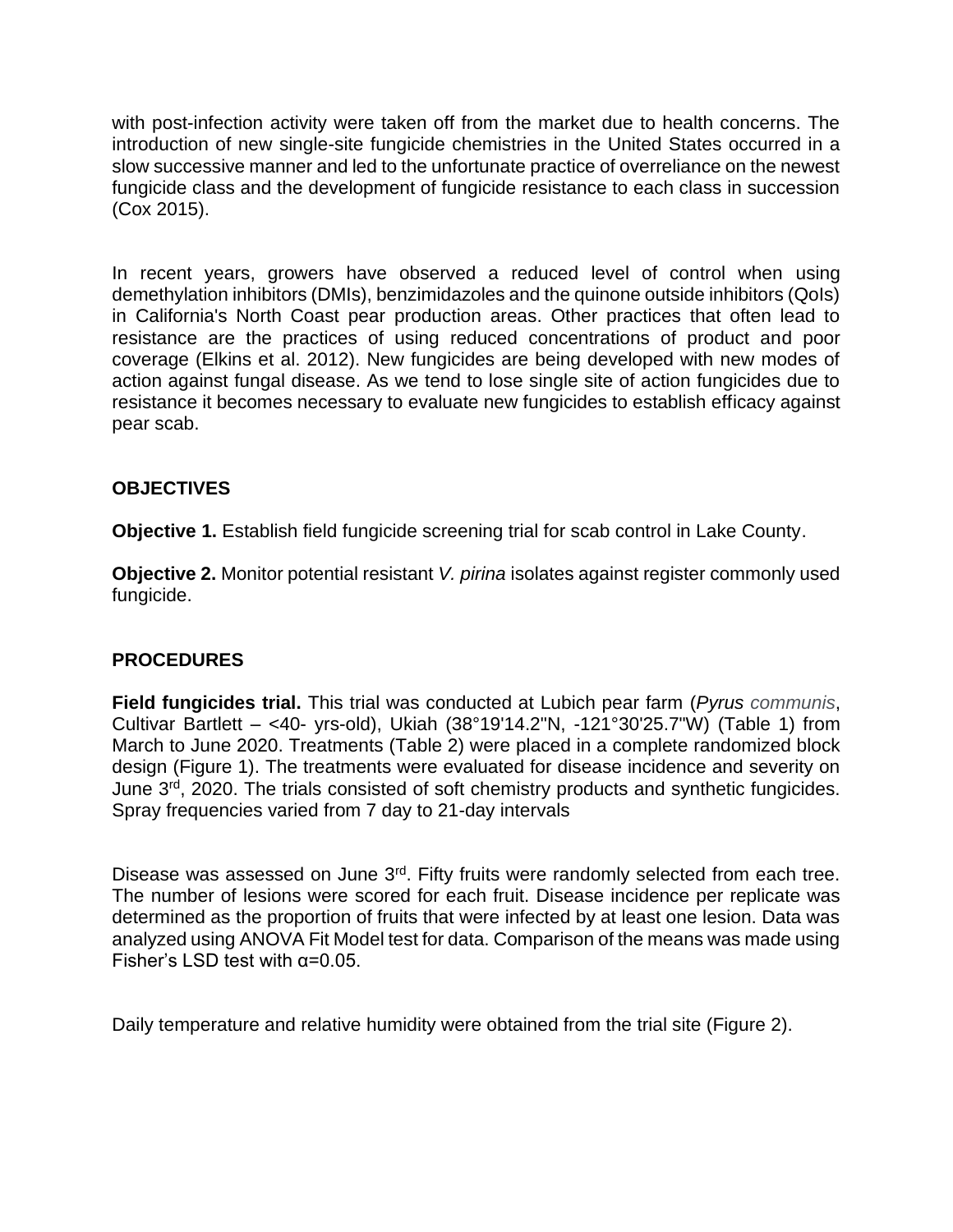| Location           | Lakeport, California, 39°05'08.9"N 122°56'35.5"W                               |  |  |  |
|--------------------|--------------------------------------------------------------------------------|--|--|--|
| Experimental       | Randomized complete block design with 4 replicates                             |  |  |  |
| design             |                                                                                |  |  |  |
| Experimental unit  | 1 tree = 1 plot                                                                |  |  |  |
| and<br>Row<br>tree | Plot<br>unit<br>285 ft2<br>19 ft (row) and 15 ft (tree)                        |  |  |  |
| spacing            | area                                                                           |  |  |  |
| Area/treatment     | 1140 ft2 or 0.02617 acre/treatment (4 replicate trees = 1                      |  |  |  |
|                    | treatment)                                                                     |  |  |  |
| Fungicide          | A green tip, Mar 12 <sup>th</sup> , 100 gallons/acre 2.6 gallons/4 replicates  |  |  |  |
| applications       | B green cluster, Mar 20 <sup>th</sup> , 100 gallons/acre 2.6 gallons/4         |  |  |  |
|                    | replicates                                                                     |  |  |  |
|                    | C early bloom, Mar $31st$ , 100 gallons/acre 2.6 gallons/4                     |  |  |  |
|                    | replicates                                                                     |  |  |  |
|                    | D full bloom, Apr 14 <sup>th</sup> , 100 gallons/acre 2.6 gallons/4 replicates |  |  |  |
|                    | E petal fall, Apr 24 <sup>th</sup> , 100 gallons/acre 2.6 gallons/4 replicates |  |  |  |
|                    | F 1st cover spray, May 08 <sup>th</sup> , 100 gallons/acre 2.6 gallons/4       |  |  |  |
|                    | replicates                                                                     |  |  |  |
|                    | G 2nd cover spray, May 22 <sup>nd</sup> , 100 gallons/acre 2.6 gallons/4       |  |  |  |
|                    | replicates                                                                     |  |  |  |
| Equipment          | Stihl SR 450 Backpack Sprayers                                                 |  |  |  |

**Table 1.** Location experimental design and application timing

|  | <b>Table 2.</b> Treatment programs. "FP" = formulated product |  |  |
|--|---------------------------------------------------------------|--|--|
|--|---------------------------------------------------------------|--|--|

| No.            | <b>Flag</b> | Product(s)                      | <b>Application</b> | <b>FP/Acre</b>  | <b>FP/Treatment</b> |
|----------------|-------------|---------------------------------|--------------------|-----------------|---------------------|
|                | Y           | Unsprayed control               |                    | none            | none                |
| $\overline{2}$ | <b>YS</b>   | Ziram 76 DF                     | <b>ABCDEFG</b>     | 6 pounds        | 70.7 gr             |
| 3              | <b>PKC</b>  | <b>Syllit</b>                   | <b>ABCDEFG</b>     | 3 pints         | 36.9 ml             |
| $\overline{4}$ | <b>KC</b>   | Inspire Super 2.82<br><b>EW</b> | <b>ABCDEFG</b>     | 12 fl oz        | $9.2$ ml            |
| 5              | <b>OS</b>   | Cueva                           | <b>ABCDEFG</b>     | 1 gal           | 98.4 ml             |
| 6              | P           | <b>Pristine</b>                 | <b>ABCDEFG</b>     | 16.5 Oz         | $12.1$ gr           |
| $\overline{7}$ | <b>BC</b>   | <b>Merivon</b>                  | <b>ABCDEFG</b>     | 5 fl oz         | $3.8$ ml            |
| 8              | <b>GS</b>   | Rango                           | A                  | 230 fl oz       | 176.8ml             |
|                |             | Rango                           | <b>BCDEFG</b>      | 160 fl oz       | 123.1 ml            |
| 9              | <b>YKC</b>  | Aprovia                         | <b>ABCDEFG</b>     | 6.25 fl oz      | 4.8 ml              |
| 10             | B           | Rango                           | <b>ACEG</b>        | 160 fl oz       | 123.1 ml            |
|                |             | TER 1291 +                      | <b>BDF</b>         | $0.8\%$ (v/v) + | 78.7 ml +           |
|                |             | Nu Film P                       |                    | 16 fl oz        | 12.1 ml             |
| 11             | <b>BD</b>   | Mastercop                       | <b>BDF</b>         | $0.5$ pt        | 49.2 ml             |
| 12             | <b>RKD</b>  | Sonata                          | <b>ABCDEFG</b>     | 4 qt            | 98.5 ml             |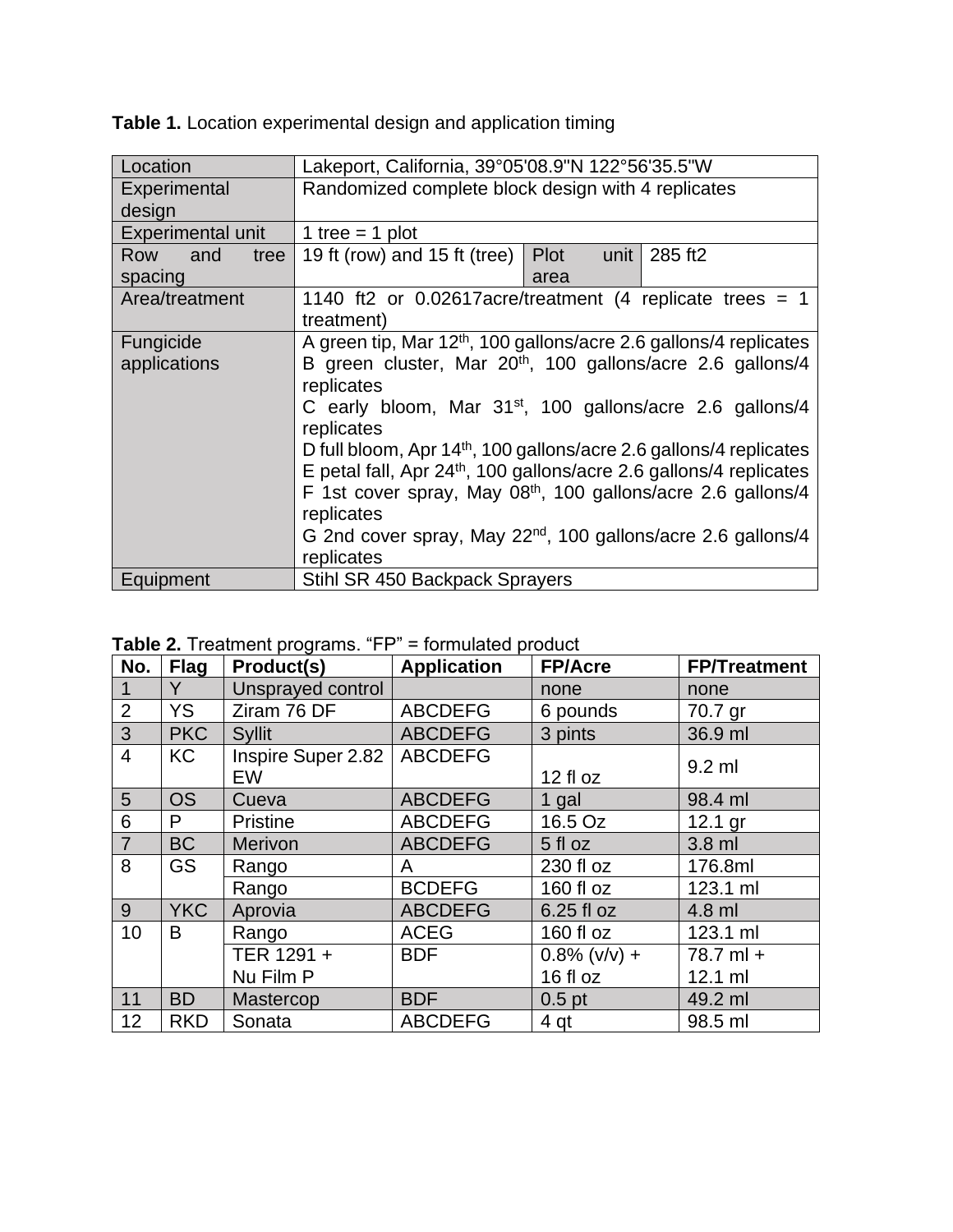|     |              |               |             |              |               | <b>BC-7</b>  | $B-10$        | <b>Block 1</b> |
|-----|--------------|---------------|-------------|--------------|---------------|--------------|---------------|----------------|
|     |              |               |             | <b>OS-5</b>  | <b>RKD-12</b> | <b>OS-5</b>  | X             | <b>Block 2</b> |
| N   |              |               | $YS-2$      | $YS-2$       | YKC-9         | $B-10$       | $Y-1$         | <b>Block 3</b> |
|     |              | PKC-3         | X           | <b>BD-11</b> | <b>BC-7</b>   | <b>GS-8</b>  | YKC-9         | <b>Block 4</b> |
|     | X            | $B-10$        | $P-6$       | X            | PKC-3         | $KC-4$       | PKC-3         |                |
|     | X            | <b>RKD-12</b> | $Y-1$       | $Y-1$        | $KC-4$        | <b>BC-7</b>  | <b>BD-11</b>  |                |
|     | $\mathsf{x}$ | $OS-5$        | <b>GS-8</b> | $P-6$        | $B-10$        | <b>BD-11</b> | $KC-4$        |                |
|     |              | X             | X           | <b>BD-11</b> | $GS-8$        | $OS-5$       | <b>RKD-12</b> |                |
|     |              |               | YKC-9       | $KC-4$       | $YS-2$        | $Y-1$        | <b>GS-8</b>   |                |
|     |              |               |             | <b>BC-7</b>  | $P-6$         | PKC-3        | $YS-2$        |                |
|     |              |               |             |              | <b>RKD-12</b> | YKC-9        | $P-6$         |                |
|     |              |               |             |              |               |              |               |                |
| Row |              | 2             | 3           | 4            | 5             | 6            | 7             |                |

| Block<br>1     |
|----------------|
| Block 2        |
| <b>Block 3</b> |
| Block 4        |

**Figure 1.** Trial layout



**Figure 2.** Average daily relative humidity (%RH) and average daily temperature (°C) were recorded from April 2020 to June 2020.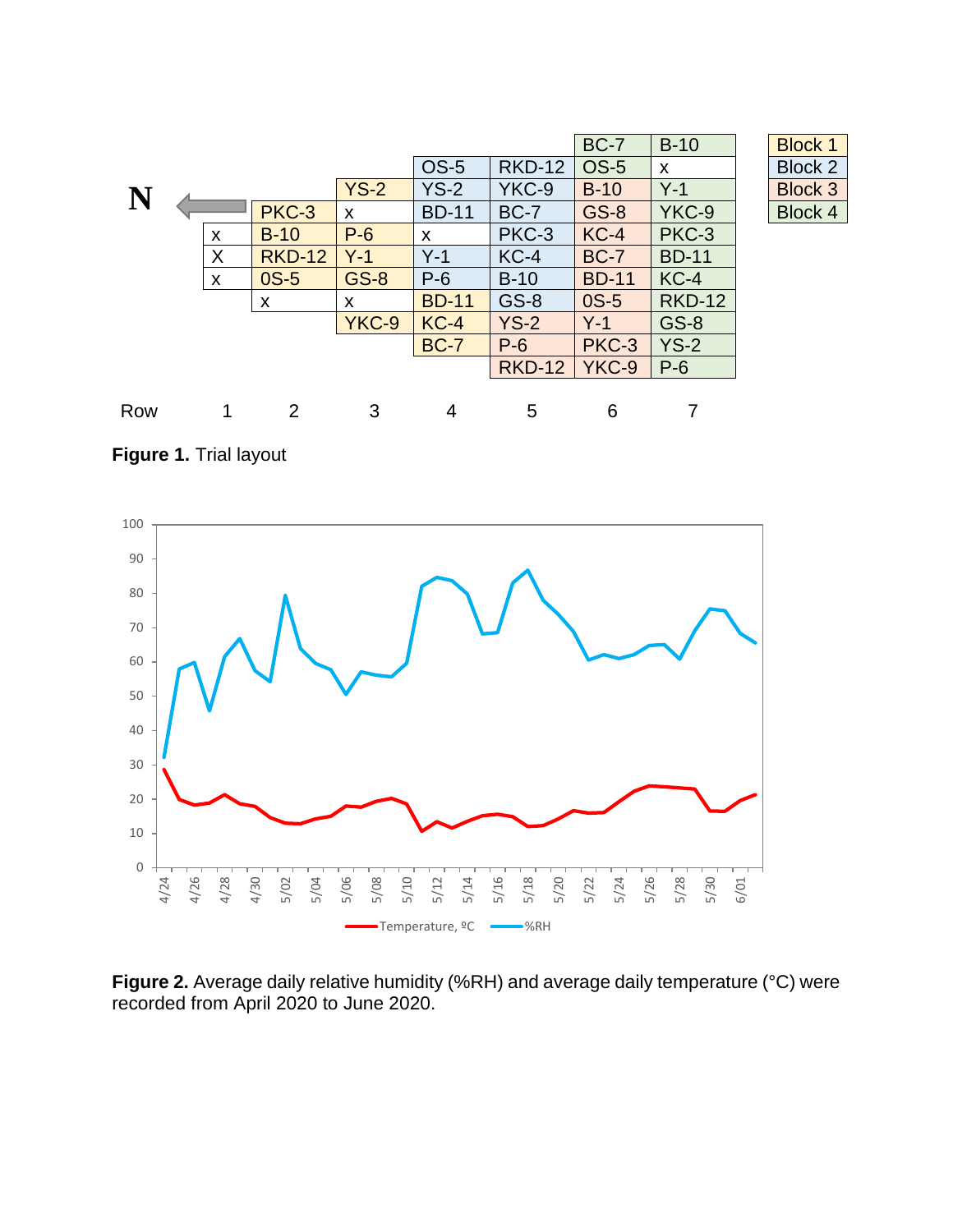**Determination of fungicide resistance** *Venturia pirina* isolates were collected from an orchard in Ukiah, isolates were tooked from young, fully expanded leaves and fruits with isolated sporulating primary pear scab lesions. Single lesions were removed using a sterile cork-borer (5 mm in diameter), placed in 2.0 ml of sterile distilled water, and shaken for 60 s to dislodge conidia from the lesion. The resulting conidial suspensions (10<sup>2</sup> to 10<sup>3</sup> *V. pirina* conidia ml<sup>-1</sup>) were stored at −20°C until the evaluation of fungicide sensitivity (Villani et al. 2016).

Common fungicides used by growers will be tested to identify their ability to inhibit *V. pirina* isolates via a spiral plating assay *in vitro*. Fungicides tested were: Flint, Procure, Sovran, Syllit, and Topsin M (Table 3). An Eddyjet-2 Spiral Plater was used to dispense the test fungicides onto a 150 mm x 15 mm plate containing 50 ml of potato dextrose agar. Compounds were diluted to 1000 ppm concentration in sterile distilled water and 54.3 μl were dispensed in an Archimedean spiral, beginning at 12 to 13 mm from the center of the plate, towards the edge. Then the plates were radially streaked with a conidial suspension of the fungal isolates Plates were incubated at  $20^{\circ}$ C for 14 days. Control plates will consist of potato dextrose agar without fungicides. Conidial suspensions were applied in the same manner. Each isolate was replicated at least three times and the test repeated at least one time. An R package designed by Torres- Londoño et al  $(2016)$  was used to determine  $EC_{50}$  values of each treatment. The following formulation was used for the calculation of EC<sub>50</sub> values:

$$
ECcal(rad1 = c(w), mw = x, ppm = y, AH = z)
$$

In this formula, w is the desired  $EC_{50}$  measurement, x is the molecular weight of the test compound, y is the parts per million concentration of the test compound and z is agar height.

| <b>Product</b>  | ingredient(s)<br><b>Active</b><br>and<br>concentration | <b>Manufacturer</b><br><b>or</b><br>distributor | <b>Chemical class</b><br>(Frac Code) |
|-----------------|--------------------------------------------------------|-------------------------------------------------|--------------------------------------|
| <b>Flint</b>    | Trifloxystrobin (50%)                                  | <b>Bayer</b>                                    | Qol (11)                             |
|                 |                                                        | CropScience                                     |                                      |
| <b>Procure</b>  | Triflumizole                                           | Chemtura                                        | DMI-triazole (3)                     |
| Rango           | cold pressed neem oil                                  | Terramera Inc.                                  | N/A                                  |
| <b>Sovran</b>   | Kresoxim-methyl                                        | Cheminova                                       | Qol (11)                             |
| <b>Syllit</b>   | Dodine (40%)                                           | Agriphar                                        | Guanidine (M7)                       |
| <b>Topsin M</b> | Thiophanate-methyl (70%)                               | <b>UPI</b>                                      | MBC(1)                               |

**Table 3.** Fungicide tested for resistance in *Venturia pirina* isolates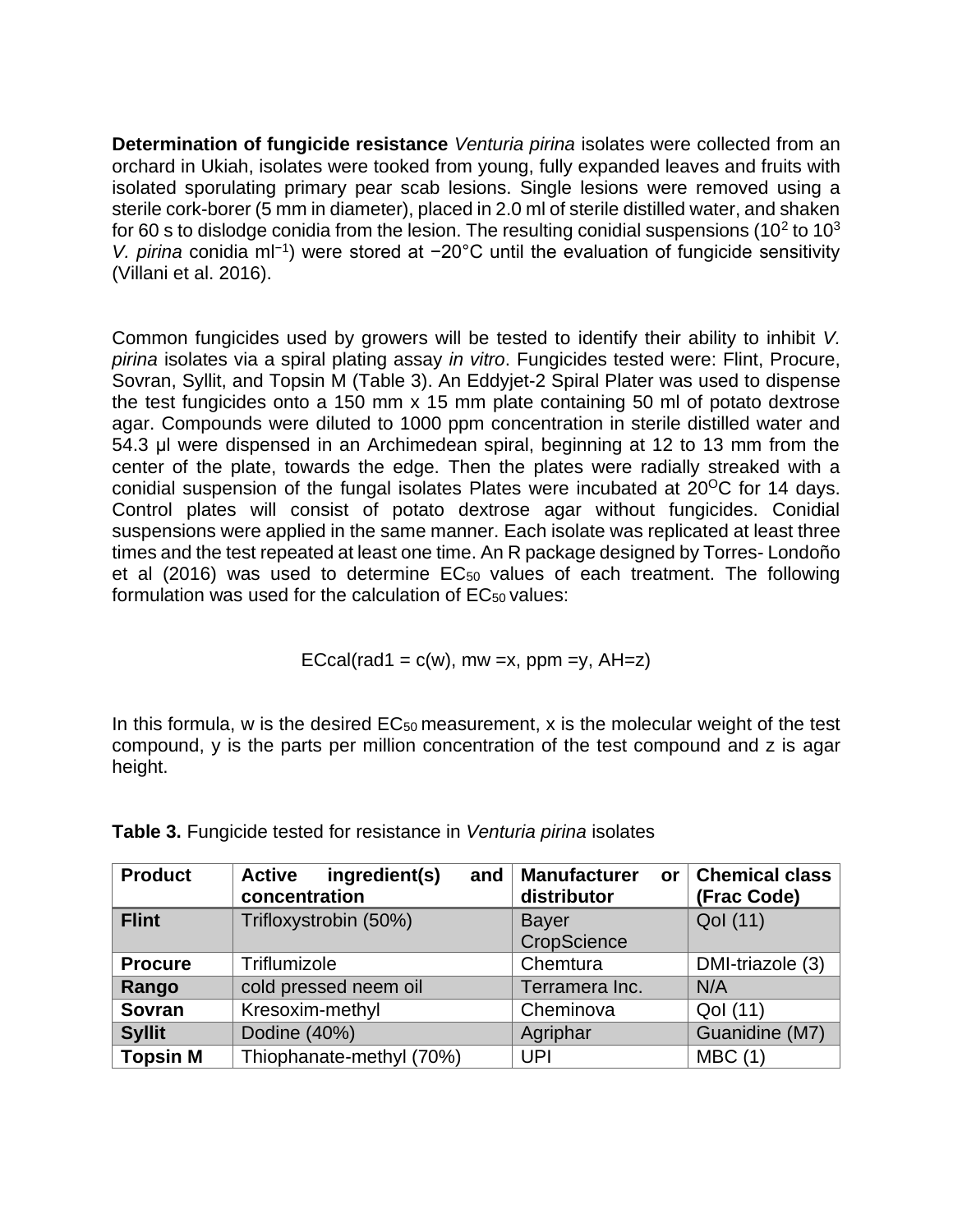## **RESULTS**

#### **Field fungicides trial**

In the field, a moderate pressure of pear scab (Figure 3A) was observed, 14.5% on average in the untreated controls (Table 3). Under these conditions, there were statistically significant differences between the respective fungicide treatments and the untreated control. All treatments exercised a significant control, reducing the prevalence pear scab (Table 4).

Evidence of phytotoxicity were observed on fruits treated with Cueva, Mastercop, Rango and Terramera Biological (Figure 3B, C)

**Table 4.** Pear scab fruit incidence (means). Product names are followed by rate (per acre). Treatment means followed by the same letter are not significantly different according to Fisher's LSD test at α=0.05.

| <b>Treatment</b>                                       | <b>Flag</b> | <b>Mean</b> |               |
|--------------------------------------------------------|-------------|-------------|---------------|
|                                                        |             |             | Incidence (%) |
| Syllit 3 pt                                            | <b>PKC</b>  | 2.5         | a             |
| Ziram 76 DF 6 lb                                       | <b>YS</b>   | 3.5         | a             |
| Inspire Super 2.82 EW 12 fl oz                         | <b>KC</b>   | 3.5         | a             |
| Pristine 16.5 Oz                                       | P           | 4.0         | a             |
| Merivon 5 fl oz                                        | <b>BC</b>   | 4.0         | a             |
| Rango 230 fl oz (1st app) / Rango 160 fl oz            | <b>GS</b>   | 4.0         | a             |
| Aprovia 6.25 fl oz                                     | <b>YKC</b>  | 5.5         | ab            |
| Rango 160 fl oz / TER 1291 + 0.8% (v/v) + Nu Film P 16 | B           | 6.0         | ab            |
| fl oz                                                  |             |             |               |
| Cueva 1 gal                                            | <b>OS</b>   | 6.5         | ab            |
| Mastercop 0.5 pt                                       | <b>BD</b>   | 7.5         | ab            |
| Sonata 4 gt                                            | <b>RKD</b>  | 10.5        | bc            |
| <b>Unsprayed control</b>                               | Y           | 14.5        | C             |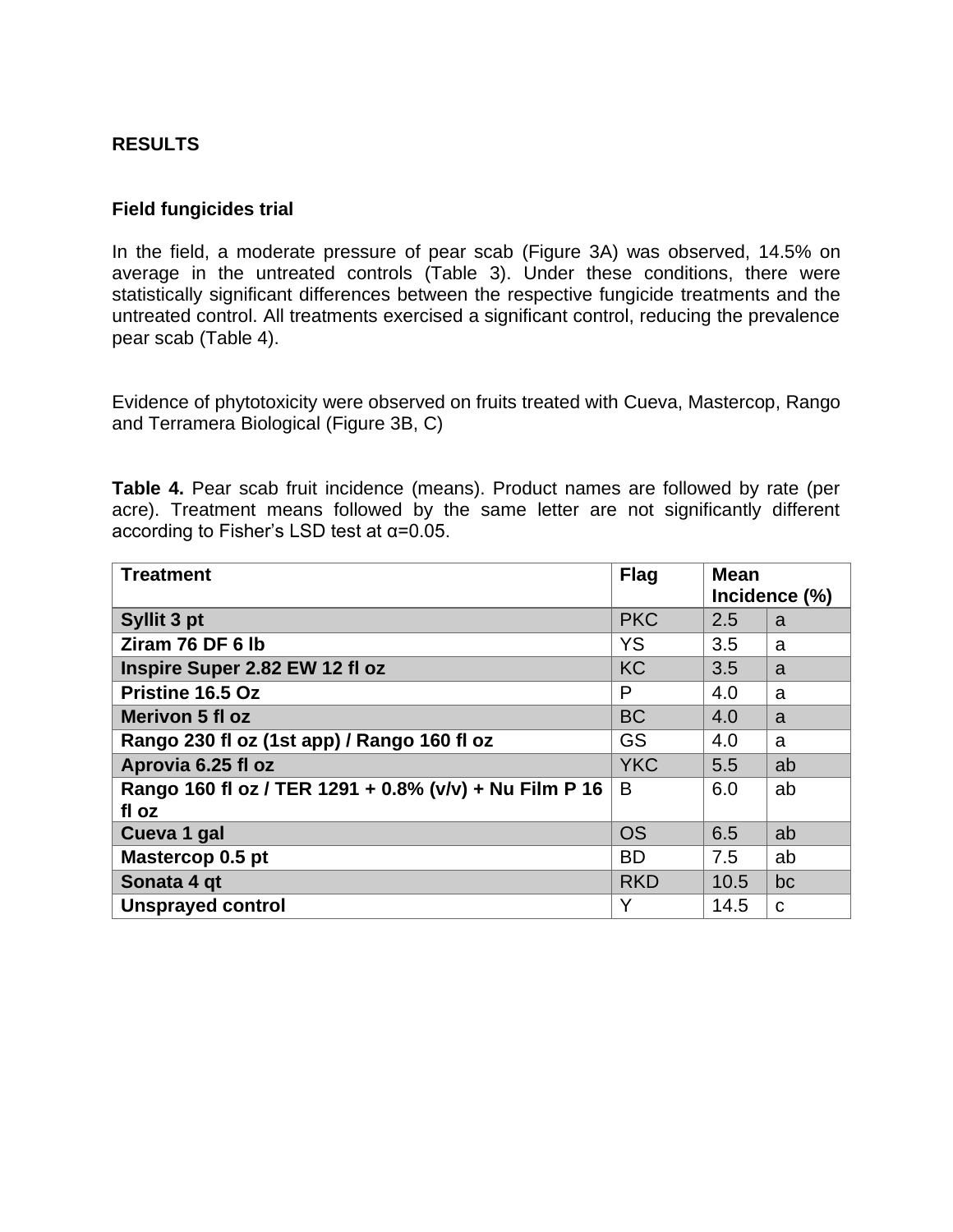

**Figure 3. A)** Pear scab lesion on fruit from untreated control. **B)** Symptoms of phytotoxicity on fruit treated with Cueva and Mastercop. **C)** Symptoms of phytotoxicity on fruit treated with Rango and Terramera Biological.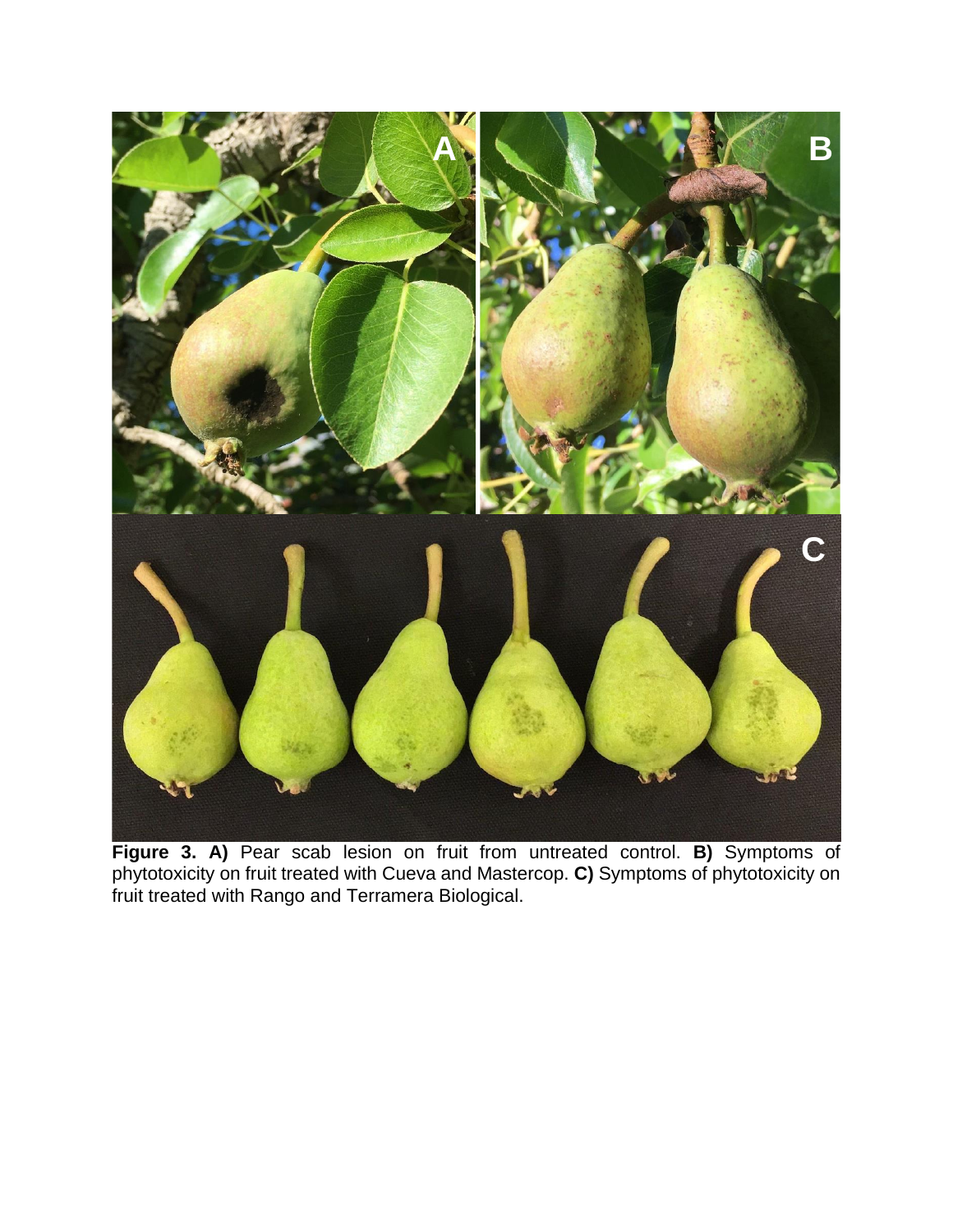#### **Determination of fungicide resistance**

Thiophanate-methyl is the active ingredient in Topsin-M. Resistance to Thiophanatemethyl was present in one of the isolates evaluated, and approximately 45% of isolates had a moderate resistance to this fungicide, a 45% of isolates were sensitive to Thiophanate-methyl ( $EC_{50}$  < 0.6 µg/ml, Chapman et al. 2011, Figure 4).



Figure 4. *Venturia pirina* isolates and EC50 for Thiophanate-methyl

The average EC50 value for Pyrimethanil, the active ingredient in Scala, was high in many isolates ( $EC_{50} > 0.5 \mu g/ml$ , Figure 5). The isolates 9785 and 9786 showed a reduced sensitivity ( $EC_{50} > 2$  µg/ml, Figure 5).



Figure 5. *Venturia pirina* isolates and EC50 for Pyrimethanil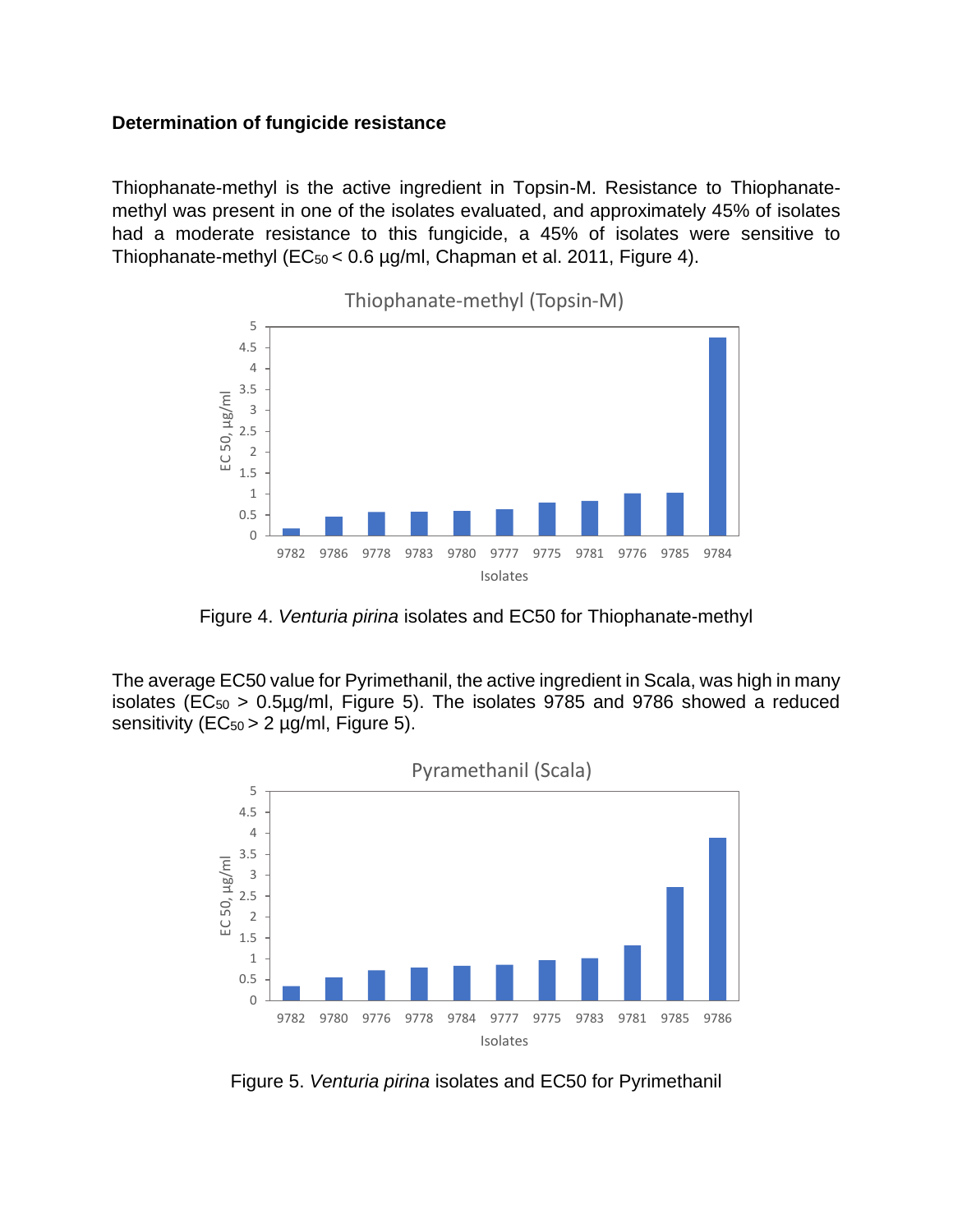Nearly all isolates showed sensitivity to Triflumizole, the active ingredient in Procure. Just the isolates 9785 and 9786 showed a reduced sensitivity ( $EC_{50} > 0.4 \mu g/ml$ ) (Figure 6).



Figure 6. *Venturia pirina* isolates and EC50 for Triflumizole

Average EC<sub>50</sub> values for dodine were low. All isolates were sensitive to dodine with EC<sub>50</sub> values in the range of 0.058 to 0.28 µg/ml (Figure 7)



Figure 7. *Venturia pirina* isolates and EC50 for Dodine

Average EC<sup>50</sup> values for Kresoxim-methyl and Trifloxystrobin were low except for isolate 9776 which showed to be resistant with  $EC50 > 5 \mu g/ml$ . (Figure 8, 9)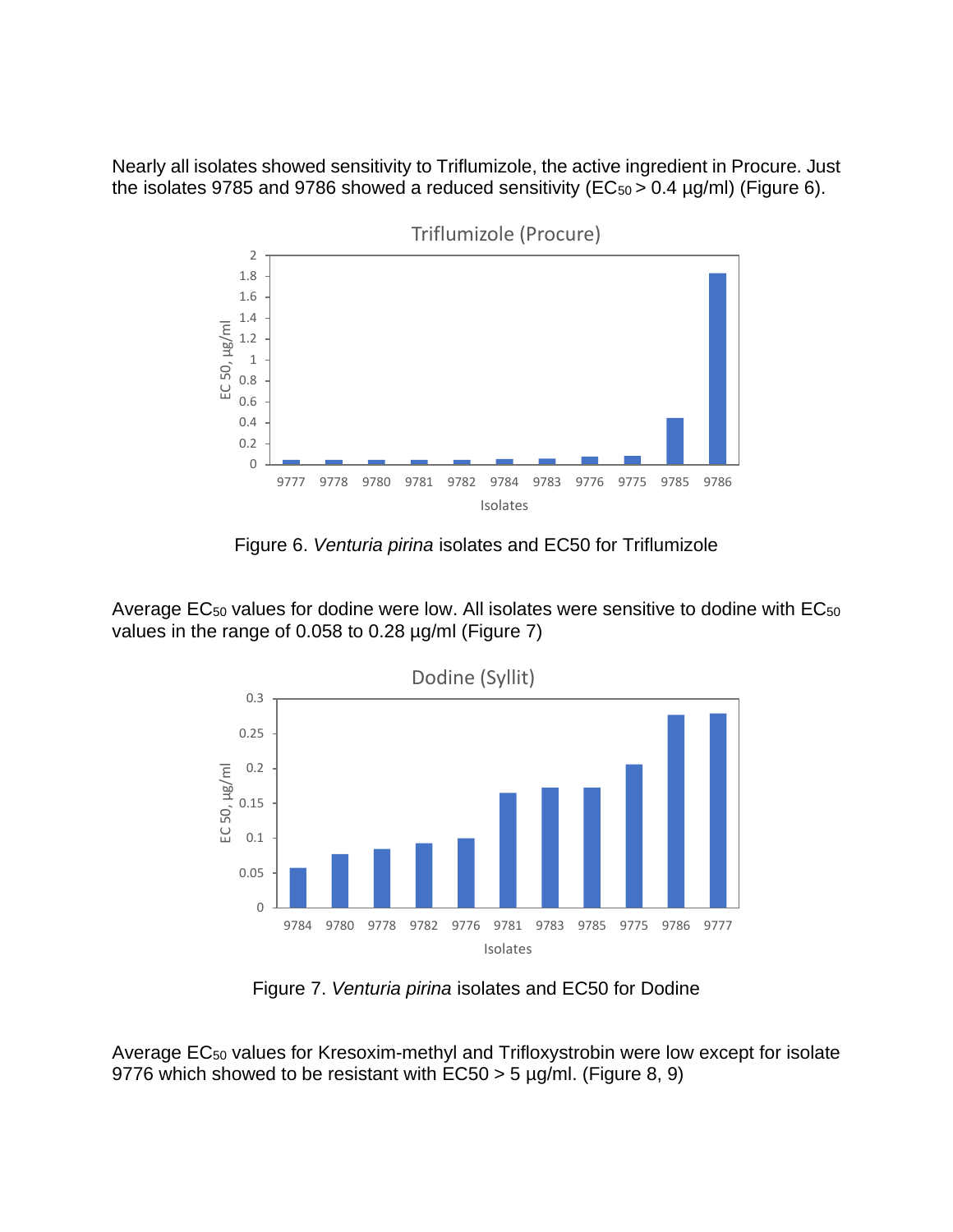

Figure 8. *Venturia pirina* isolates and EC50 for Trifloxystrobin



Figure 9. *Venturia pirina* isolates and EC50 for Kresoxim-methyl

## **DISCUSSION**

A moderate pressure of pear scab was observed in this year's trial site. Under these environmental conditions, all of treatments applied preventively showed significant reduction of pear scab on Bartlett pears. Among them, the following fungicides Syllit, Ziram, Inspire Super, Pristine, Merivon and Rango performed the best as preventative of the disease. However, Rango and Terramera showed minor phytotoxicity on fruits.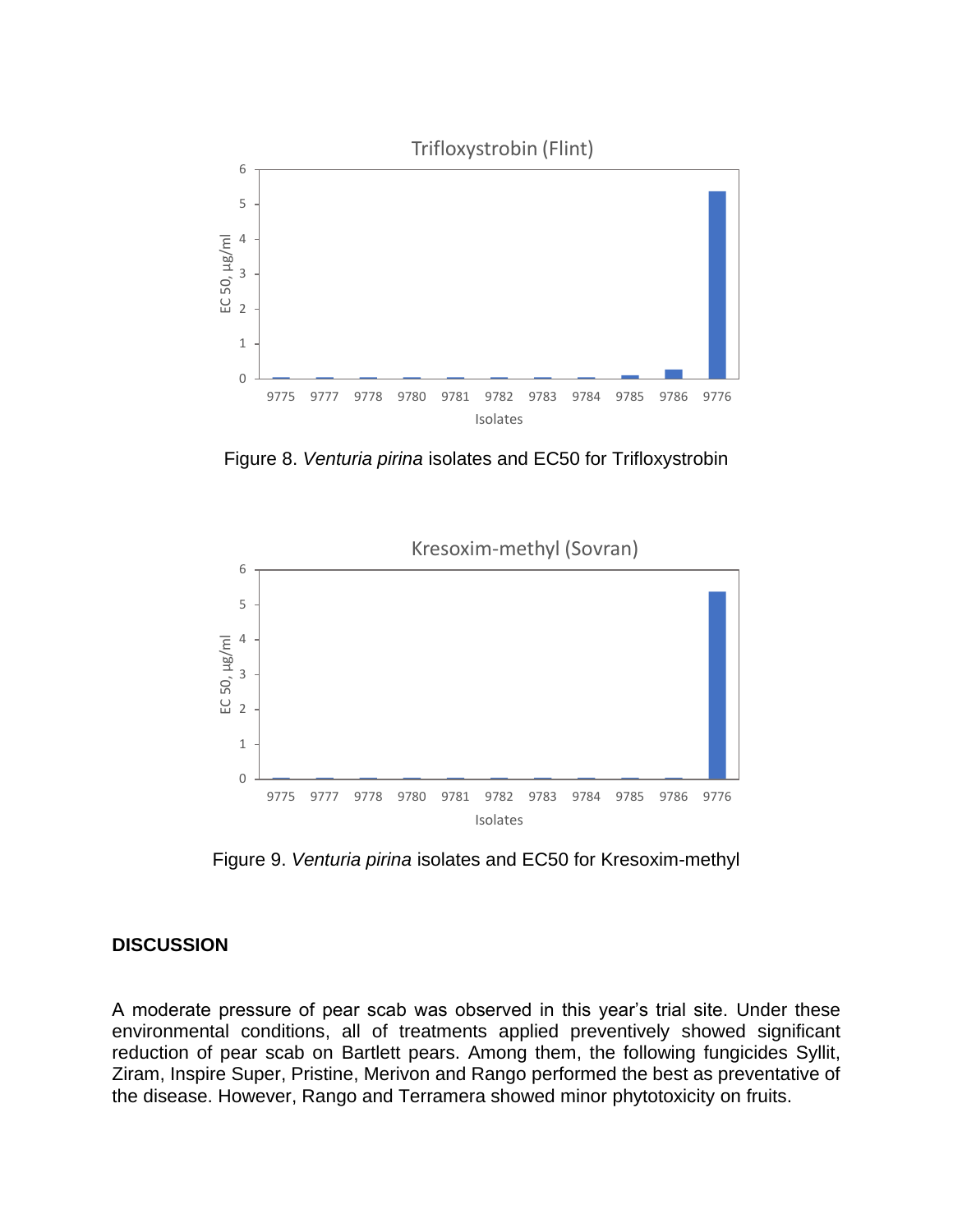Due to COVID-19 restriction, we received a limited number of isolates for fungicide resistance screening this year. However, several isolates showed evidence of resistance against common fungicide in our spiral gradient screening process. These results suggest that the fungicide applications should be alternated with different FRAC group.

#### **Acknowledgements**

We would like to thank to European Pear Research Advisory Committee for their funding. Thanks to the various industry donors for providing testing materials. Thanks to Mark Lubich for his collaboration and support of this project.

## **Literature Cited**

CDFA. 2018. California Agricultural Statistics Review 2017-2018 <https://www.cdfa.ca.gov/statistics/PDFs/2017-18AgReport.pdf>

Chapman, K. S., Sundin, G. W., and Beckerman, J. L. 2011. Identification of resistance to multiple fungicides in field populations of *Venturia inaequalis*. Plant Dis. 95:921-926.

Cox, K.D. 2015. Fungicide Resistance in *Venturia inaequalis*, the Causal Agent of Apple Scab, in the United States. In: Ishii H., Hollomon D. (eds) Fungicide Resistance in Plant Pathogens. Springer, Tokyo

Elkins, R. B., Gubler, W.D., and Adaskaveg J. E. 2012. UC IPM Pest Management Guidelines, Apple. UC ANR Publication 3455, available at <http://ipm.ucanr.edu/PMG/r603100311.html>

Förster, H., Kanetis, L., and Adaskaveg, J. E. 2004. Spiral gradient dilution, a rapid method for determining growth responses and 50% effective concentration values in fungus-fungicide interactions. Phytopathology 94:163-170.

Mitcham, E.J. and Elkins, R. 2007. Pear production and handling manual, University of California Agriculture and Natural Resources. 2007 Publication 3483

Torres-Londoño, G.A., Hausbeck, M. and Hao, J. 2016. ECX: An R Package for Studying Sensitivity of Antimicrobial Substances Using Spiral Plating Technology. Plant Health Progress. 17. 188-194.